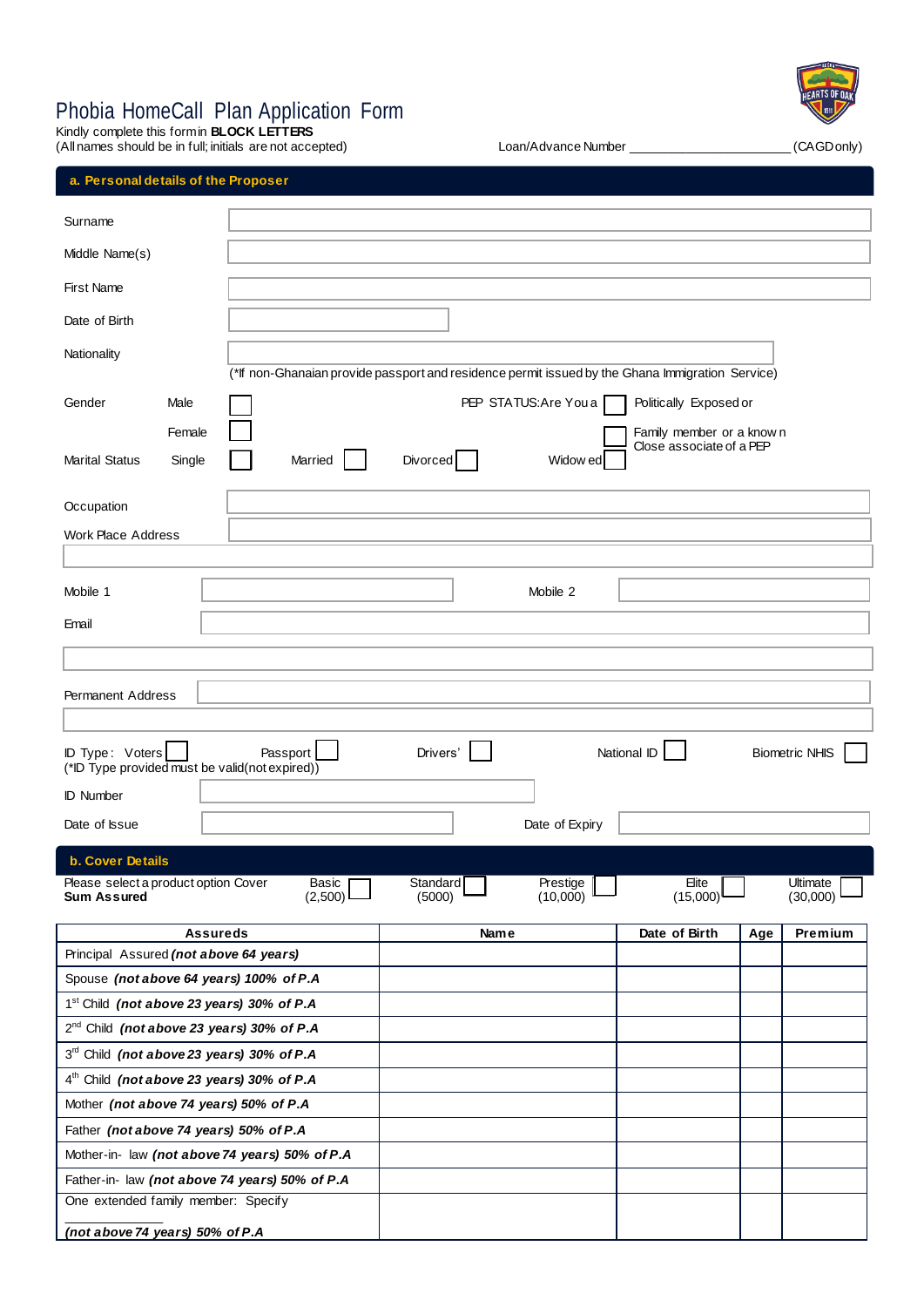#### **IF AT TIME OF CLAIM IT IS DISCOVERED THAT THE ASSURED WAS MORE THAN THE AGE LIMIT AT THE INCEPTION OF THE POLICY , THE COMPANY WOULD ONLY REFUND PREMIUMS**

| Basic Premium<br>Extra Premium       | <b>Total Premium</b><br>Initial Sum assured |  |
|--------------------------------------|---------------------------------------------|--|
| c. Beneficiary (ies) of the Proposer |                                             |  |
| Surname                              |                                             |  |
| Other Name(s)                        |                                             |  |
| Date of Birth                        | $\%$<br>$\#$                                |  |
| Relationship                         |                                             |  |
| Surname                              |                                             |  |
| Other Name(s)                        |                                             |  |
| Date of Birth                        | $\%$<br>$\#$                                |  |
| Relationship                         |                                             |  |
|                                      |                                             |  |
| Surname                              |                                             |  |
| Other Name(s)                        |                                             |  |
| Date of Birth                        | $\%$<br>$\#$                                |  |
| Relationship                         |                                             |  |
|                                      |                                             |  |
| Surname                              |                                             |  |
| Other Name(s)                        |                                             |  |
| Date of Birth                        | $\%$<br>$\#$                                |  |
| Relationship                         |                                             |  |
|                                      |                                             |  |
| Trustee<br>(Where a beneficiary      |                                             |  |
| is below 18 yrs of age)              |                                             |  |
| Date of Birth                        | $\#$                                        |  |
| Relationship                         |                                             |  |

## **d. Increment Option (Please tick applicable option)**

I

Do you w ish to have the Benefits Increase option, w hich maintains the value of your benefit through an automatic increase in premium and

| benefit as per the schedule below?          | Yes | No                      |                             |
|---------------------------------------------|-----|-------------------------|-----------------------------|
| If yes, Kindly tick in the preferred option |     |                         |                             |
| If yes tick your preferred option           |     | Annual Premium Increase | Annual Sum Assured Increase |
| Option 1                                    |     | 10%                     | 6%                          |
| Option 2                                    |     | 15%                     | 9%                          |
| Option 3                                    |     | 20%                     | 12%                         |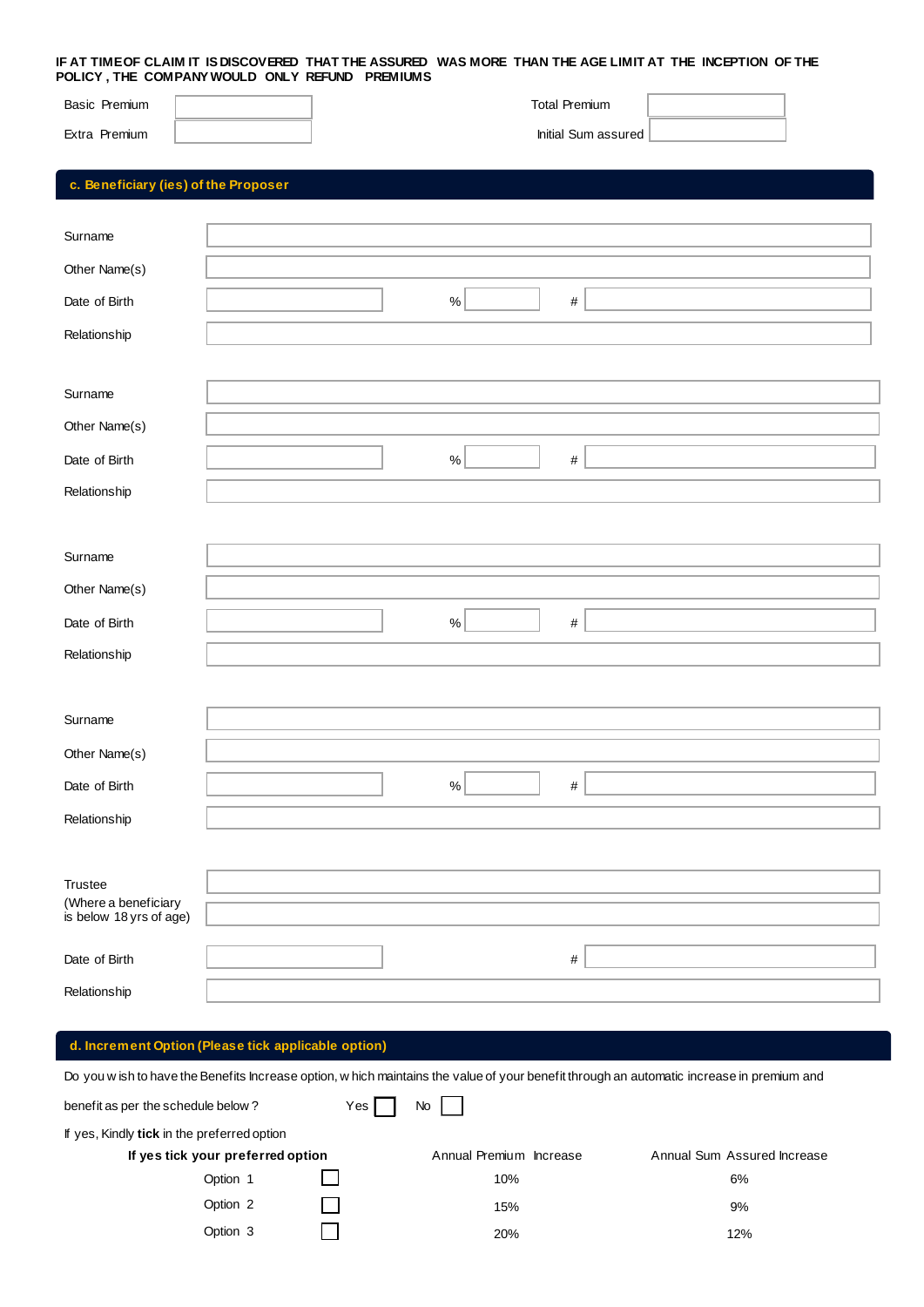| e. Premium Payment               |                                                                                   |                   |
|----------------------------------|-----------------------------------------------------------------------------------|-------------------|
| CAGD                             | Corporate                                                                         | <b>Bank Debit</b> |
| Staff ID Number                  |                                                                                   |                   |
| Bank and Branch                  |                                                                                   |                   |
|                                  |                                                                                   |                   |
| Account Number                   |                                                                                   |                   |
| Mobile Money Number 024 5287 497 | Semi-Annual<br>Payment frequency; Monthly<br>Quarterly                            | Annually          |
| Source of income; Salary         | <b>Business</b><br>Other                                                          |                   |
|                                  | If Business or Other, Please specify nature of Business or other source of income |                   |

# **e. Medical History**

| 1. Do you or any of the Proposed Life Assured suffer any disease, disorder,<br>paralysis or health impairment?                                                                  | Yes | No. |  |
|---------------------------------------------------------------------------------------------------------------------------------------------------------------------------------|-----|-----|--|
| 2. During the past 12 months did any Proposed Life Assured suffer from any of the<br>follow ing?                                                                                |     |     |  |
| Respiratory or lung disorder (e.g. Persistent tuberculosis, spitting of blood,<br>ı.<br>recurrent lung infection, difficulty in breathing)                                      | Yes | No. |  |
| A disease or disorder of the bladder or reproductive organs (e.g. Blood or albumin<br>ii.<br>in the urine, chronic discharge, difficulty in passing urine, venereal diseases)   | Yes | No. |  |
| 3. Is any Proposed Life Assured at present receiving or has he/she during the past 12<br>months<br>received any medication or treatment for longer than two weeks continuously? | Yes | No. |  |
| 4. Did any Proposed Life Assured consult any medical doctor or other persons providing<br>healing services (e.g. Herbalist, traditional healer) during the past 3 months.       | Yes | No. |  |
| 5. Has any Proposed Life Assured been informed that he/she has been infected<br>With HIV or is suffering from it?                                                               | Yes | No  |  |
| 6. Do you or any of the Proposed Life Assured have any sickle cell condition?                                                                                                   | Yes | No  |  |

### *If the answer to any of the above is YES, please provide details below.*

| Name | Question<br>No. | <b>Full Details</b> |
|------|-----------------|---------------------|
|      |                 |                     |
|      |                 |                     |
|      |                 |                     |
|      |                 |                     |
|      |                 |                     |
|      |                 |                     |
|      |                 |                     |

| f. Insurance History (Please tick Yes/No)                                                                                     |  |
|-------------------------------------------------------------------------------------------------------------------------------|--|
| Do you have any life assurance policy?<br>No<br>Yesl                                                                          |  |
| If yes, list company (ies) and the sum (s) assured<br>2.<br>1.                                                                |  |
| Have you ever been refused life assurance, Your application deferred or had special terms imposed on it?<br>Yesl<br><b>No</b> |  |
| Soft Copy<br>Hard copy<br>How would you like to receive your policy certificate?                                              |  |
| If soft copy, provide e-mail address /whatsapp No.                                                                            |  |
|                                                                                                                               |  |